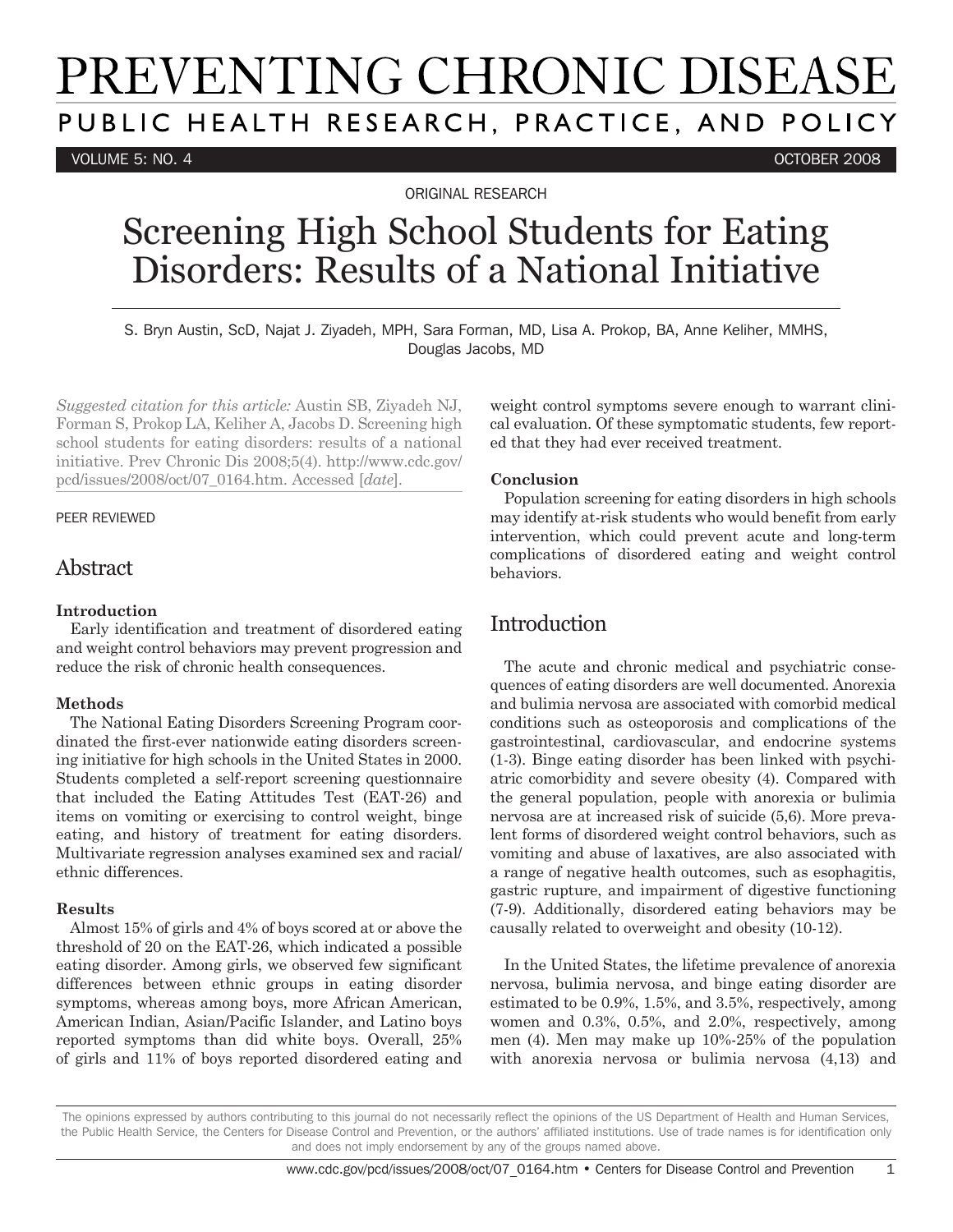nearly half of cases of binge eating (4). Median age of onset for the 3 disorders is estimated to be 18-21 years (4).

Disordered weight control behaviors and symptoms that do not necessarily meet psychiatric criteria for an eating disorder diagnosis (7) are estimated to be as much as 20 times more common in community samples (14) than are those behaviors and symptoms that meet diagnostic criteria. In 2005 the Youth Risk Behavior Surveillance System (YRBSS) found that 6.2% of girls and 2.8% of boys reported vomiting or taking laxatives in the past month to lose or maintain weight (15). The Minnesota Student Survey of more than 81,000 high school students found that, among girls, in the past year, 8.8% vomited to control their weight, 1.9% used laxatives for weight control, and 25.6% reported binge eating; comparable estimates from this study for the 3 behaviors in boys were 1.6%, 1.7%, and 12.5%, respectively (16). The proportion of high school youth who report these behaviors that have been treated for their eating disorder symptoms is unknown.

Some studies have found a higher prevalence of disordered eating behaviors and attitudes among white girls than among girls of color, particularly African American girls, although others have reported varying results (16- 23). The 2005 YRBSS documented a similar proportion of white and Latina high school girls who reported vomiting or using laxatives in the past month to control weight (6.7% and 6.8%, respectively); these behaviors were least commonly reported by African American girls (4%) (15). In the Minnesota Student Survey, compared with white girls, Latina and Asian girls, but not African American or American Indian girls, reported higher rates of disordered eating behaviors (16). In another school-based study, however, vomiting and laxative use to control weight were more common in African American than in white girls (24).

In research with boys, findings have been more consistent in documenting equal or higher risk in boys of color relative to white boys. In the 2005 YRBSS, Latino boys reported the highest rate (3.9%) of vomiting and laxative abuse in the past month, while a similar proportion of white (2.3%) and African American (2.8%) boys reported these disordered weight control behaviors in the past month (15). In the Minnesota Student Survey, compared with white boys, Latino, Asian, and American Indian boys, but not African American boys, reported higher rates of disordered eating and weight control behaviors (16). The Commonwealth Fund survey of more than 6,700 US youth in grades 5 through 12 found that African American and Latino boys reported higher rates of ever having binged and purged than did white boys (21).

Early identification and intervention for a range of mental health problems may reduce risk of progression of the illness, relapse, and comorbid conditions (25). A shorter period between symptom onset and start of treatment may improve prognosis for recovery from anorexia (26) and bulimia nervosa (27). Early detection through schoolbased screening can shorten the period between symptom onset and accessing care and help adolescents begin treatment at younger ages. Support staff in schools may be ideally situated to help identify at-risk youth of both sexes and all races/ethnicities, make referrals for clinical evaluation and treatment, and offer in-school support (28).

Working with staff in schools across the country in the winter of 2000, the National Eating Disorders Screening Program (NEDSP) coordinated, to our knowledge, the first-ever nationwide eating disorders screening initiative for high schools in the United States. The program was designed to promote early detection and treatment-seeking in adolescents with untreated eating disorder symptoms. NEDSP's parent organization, the national nonprofit organization Screening for Mental Health (http://www. mentalhealthscreening.org), has coordinated a number of national, broad-scale screening initiatives in schools, workplaces, communities, and the military that address depression, bipolar disorder, anxiety disorders, and alcohol abuse; it has also screened for eating disorders on college campuses (29). For the present analysis, our aims were to evaluate the screening program's ability to reach symptomatic youth who had not yet accessed treatment and to examine sex and racial/ethnic differences in symptoms and treatment history.

## Methods

#### The NEDSP Program

NEDSP staff sent out registration information about the program by direct mail and e-mail to individual membership lists of national professional organizations for school psychologists, nurses, and counselors to invite high schools across the country to enroll in the program. Representatives from high schools then contacted NEDSP to enroll. All participating high schools were provided with

The opinions expressed by authors contributing to this journal do not necessarily reflect the opinions of the US Department of Health and Human Services, the Public Health Service, the Centers for Disease Control and Prevention, or the authors' affiliated institutions. Use of trade names is for identification only and does not imply endorsement by any of the groups named above.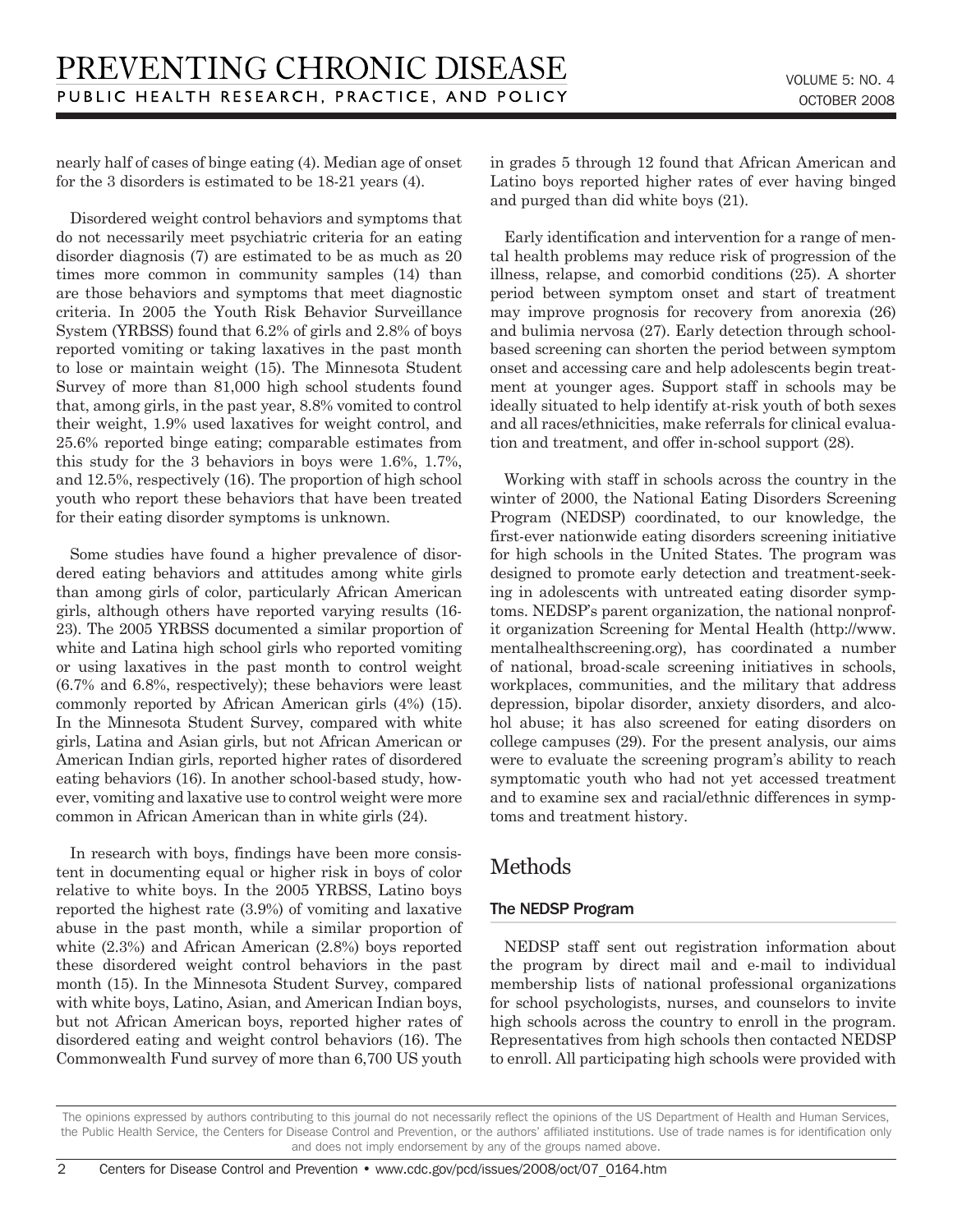a questionnaire to screen for student eating disorders; educational materials for use in classrooms or assemblies; and technical assistance to help staff implement the screening, handle student requests to discuss eating disorders, and make appropriate referrals for evaluation and treatment. NEDSP educational materials included a video and discussion guide, participatory classroom curriculum, and activity guide. All materials were designed to help motivate students to seek help with eating disorder symptoms. Care was taken to design materials that did not glamorize eating disorders or provide unnecessary details about disordered weight control methods. Educational content addressed healthy diet and activity, signs and symptoms to watch out for in friends and family, availability and efficacy of treatment, and the need to seek help for symptoms. In addition, materials offered students guidance on how to talk with a friend or family member who may have an eating disorder (30).

#### Screening questionnaire

High schools administered the anonymous, self-report eating disorders screening questionnaire to students in classrooms and assemblies. The survey included the Eating Attitudes Test (EAT-26), a validated eating disorders screening instrument (31). Possible scores on the EAT-26 range from 0 to 78. A score of 20 or above indicates that a person may have an eating disorder and should be evaluated further by a mental health professional. The student screening questionnaire also included items that assessed how often in the past 3 months students had vomited to control their weight, engaged in eating binges, or exercised to lose or control their weight. Each of these behavioral questions was followed by 7 response options: never, less than once per month, 1-3 times per month, once per week, 2-6 times per week, once per day, and more than once per day. The item on vomiting was adapted from the YRBSS (32). The questionnaire included an item on past treatment for eating disorders and items on sex, age, race/ ethnicity, height, and weight.

#### Participants and sampling procedure

A total of 270 public, private, and parochial high schools signed up to participate in the screening program, and 152 schools from 34 states completed the screening and educational components of NEDSP. Ninety-eight schools returned more than 35,000 student screening forms for analysis. Because of cost constraints on data entry, a subset of student screening forms were randomly selected for analysis by using a 2-stage, clustered-sampling method. First, 33 schools were randomly sampled from the 98 that returned screening forms, then a random sample of forms was selected from these schools; the number of forms selected from a school was proportional to the number received from that school. Because of a change in protocol at the data entry site, 8 of the 33 schools had all of their surveys entered rather than a proportional random sample; therefore, weighting was used in analyses to adjust for the oversampling of student surveys from these 8 schools. This 2-stage selection procedure resulted in a sample of 5,740 screening forms.

#### Variables and data analysis

Total EAT-26 scores were computed by adding individual item scores. For students who were missing 1 or 2 items on the EAT-26 ( $n = 272$ ), total scores were scaled to values within the full possible range of the instrument. Students who were missing 3 or more items were excluded from analysis. A binary term for EAT-26 score was created on the basis of the recommended cutoff of a score of 20 as an indication of a possible eating disorder. Binary terms were created for each of the items on disordered behavior in the past 3 months: any report of vomiting to control weight, binge eating once a week or more, and exercising to lose or control weight more often than once per day.

Multivariate linear and logistic regression models were used to test sex and racial/ethnic group differences in mean EAT-26 scores and frequencies of reporting disordered eating and weight control behaviors and ever having been treated for an eating disorder. Multivariate models examining sex differences controlled for age and race/ethnicity, and models examining racial/ethnic group differences controlled for age and were stratified by sex.

In secondary analyses to explore whether symptom type and severity may explain sex differences in treatment history, we tested 4 multivariate models that estimated the odds of ever having been treated for an eating disorder, comparing girls with boys within each symptom-type subgroup of students, controlling for symptom severity. Thirty-nine students who did not respond to the eating disorders treatment history item were excluded. All models controlled for sex, age, race/ethnicity, and extreme thinness, which was included because it is a widely recognized sign and symptom of eating disorders (33) and is readily

The opinions expressed by authors contributing to this journal do not necessarily reflect the opinions of the US Department of Health and Human Services, the Public Health Service, the Centers for Disease Control and Prevention, or the authors' affiliated institutions. Use of trade names is for identification only and does not imply endorsement by any of the groups named above.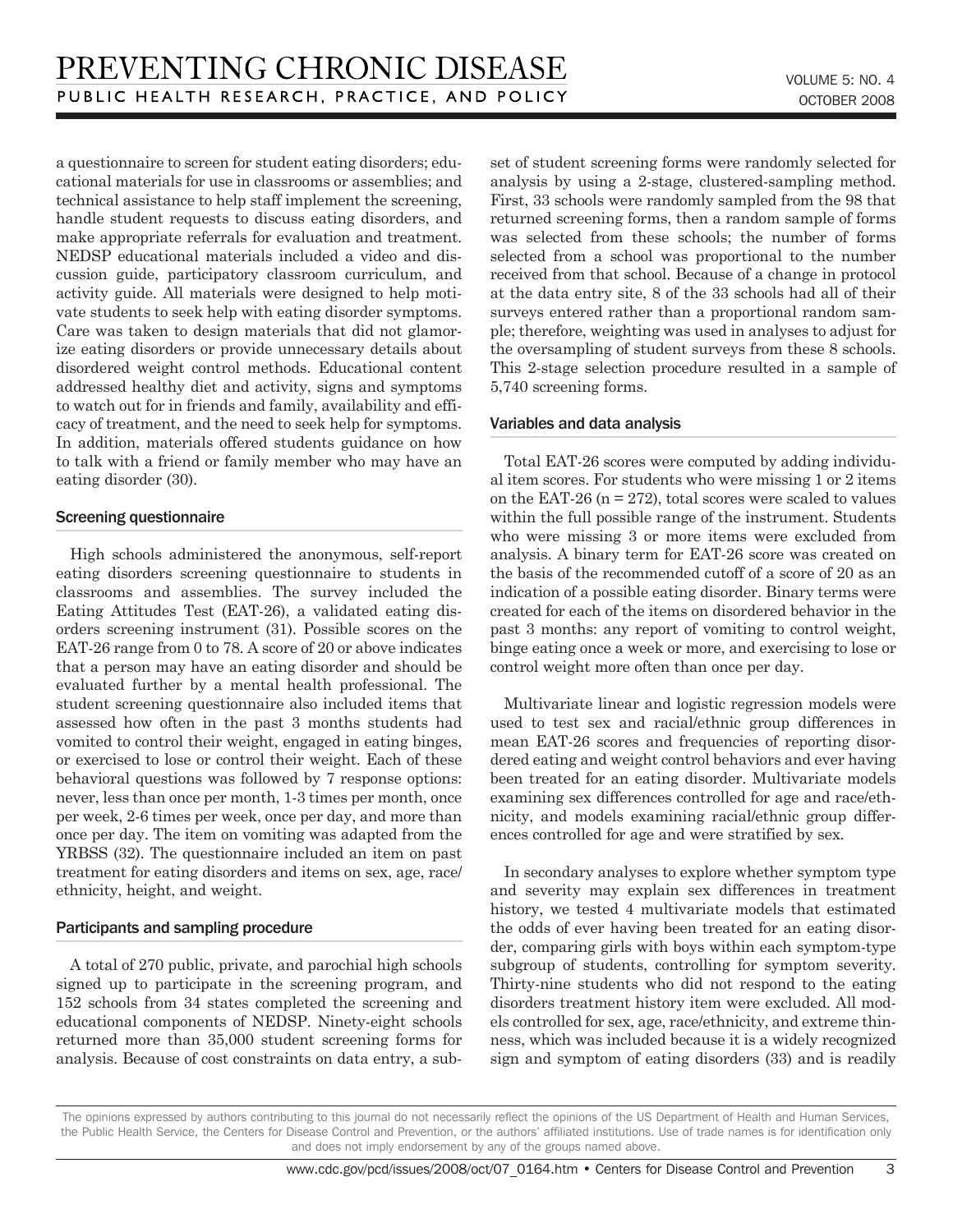observable. Extreme thinness was classified according to the World Health Organization definition of grade 1 thinness as a body mass index (BMI) less than  $18.5 \text{ kg/m}^2$  in adults aged 18 years or older (34), then coded by using age- and sex-specific BMI values for ages younger than 18 years to correspond with the adult cutoff (35). Subsample restrictions and additional covariates included in each model were as follows: model 1, restricted to the subgroup of students ( $n = 518$ ) with an EAT-26 score of 20 or higher, controlled for total EAT-26 score; model 2, restricted to the subgroup of students  $(n = 435)$  who reported vomiting to control their weight in the past 3 months, controlled for vomiting frequency; model 3, restricted to the subgroup of students (n = 366) who reported binge eating once per week or more in the past 3 months, controlled for binge frequency; model 4, restricted to the subgroup of students  $(n = 155)$  who reported exercising more than once per day to lose or control weight in the past 3 months, which is the highest severity level assessed for this item.

For all models, generalized estimating equation methods were used to account for the clustered study design by using SAS PROC GENMOD (SAS Institute Inc, Cary, North Carolina) (36). After 173 surveys were excluded because of missing data, the analytic sample included 5,567 students. Compared with students included in analyses, those excluded were less likely to describe themselves as white  $(P = .002)$  and more likely to have not reported a race/ethnicity  $(P < .001)$ ; we found no differences in age, sex, EAT-26 score, disordered eating or weight control behaviors, or past eating disorder treatment  $(P > .05)$ . Analysis of NEDSP data was approved by the institutional review board at Children's Hospital Boston.

## Results

The sample included  $58\%$   $(3,252)$  girls and  $42\%$   $(2,315)$ boys; 3% (189) were African American, 2% (93) American Indian, 2% (134) Asian/Pacific Islander, 5% (303) Latino, 83% (4,629) white, and 4% (219) reported no ethnicity. The mean age was 15.9 (standard deviation 1.0) years. Girls were 3 to 5 times more likely than boys to score at or above the threshold on the EAT-26, to report vomiting to control their weight in the past 3 months, and to have ever been treated for an eating disorder (Table 1).

Among girls, few significant differences were found in eating disorder symptoms across racial/ethnic groups (Tables 2A and 2B). Compared with white girls, Latina girls were less likely and American Indian girls were more likely to score 20 or more on the EAT-26, and African American and American Indian girls were more likely to report exercising more than once per day to control their weight. In contrast, among boys, African American, American Indian, Asian/Pacific Islander, and Latino boys were consistently more symptomatic than were white boys across the range of disordered eating and weight control symptoms and behaviors.

Within symptom subgroups defined by EAT-26 score and binge eating, girls were roughly 3.5 times more likely to report that they had been treated for an eating disorder than were boys with comparable symptom severity (Table 3). Within the symptom subgroup defined by exercising once a day or more often to control weight, girls were almost 8 times more likely than boys to report having been treated for an eating disorder. In contrast, within the subgroup that reported vomiting, no sex difference was observed in the odds of having ever received treatment. In most models, extreme thinness was positively associated with the odds of having been treated for an eating disorder, but age and race/ethnicity were not, controlling for sex and symptom type and severity (data not shown).

## **Discussion**

NEDSP, to our knowledge the first national screening program for eating disorders held in high schools across the United States, found that almost 1 in 4 girls and 1 in 10 boys reported at least 1 disordered eating or weight control symptom serious enough to warrant further evaluation by a health professional. Applying these findings to the roughly 35,000 students who completed screening questionnaires, we estimate that close to 7,000 students with potential eating disorder symptoms were identified in participating schools. Furthermore, a large proportion of symptomatic students had never been treated for an eating disorder. Depending on the symptom type, the proportion of symptomatic students who had never received treatment was 83% to 95% of boys and 83% to 86% of girls. These results support 2 conclusions: 1) national screening for eating disorders in high schools reached a large number of students who were likely to have symptoms of disordered eating and weight control and 2) most symptomatic high school students were untreated. Coupled with evidence that early detection and intervention may improve

The opinions expressed by authors contributing to this journal do not necessarily reflect the opinions of the US Department of Health and Human Services, the Public Health Service, the Centers for Disease Control and Prevention, or the authors' affiliated institutions. Use of trade names is for identification only and does not imply endorsement by any of the groups named above.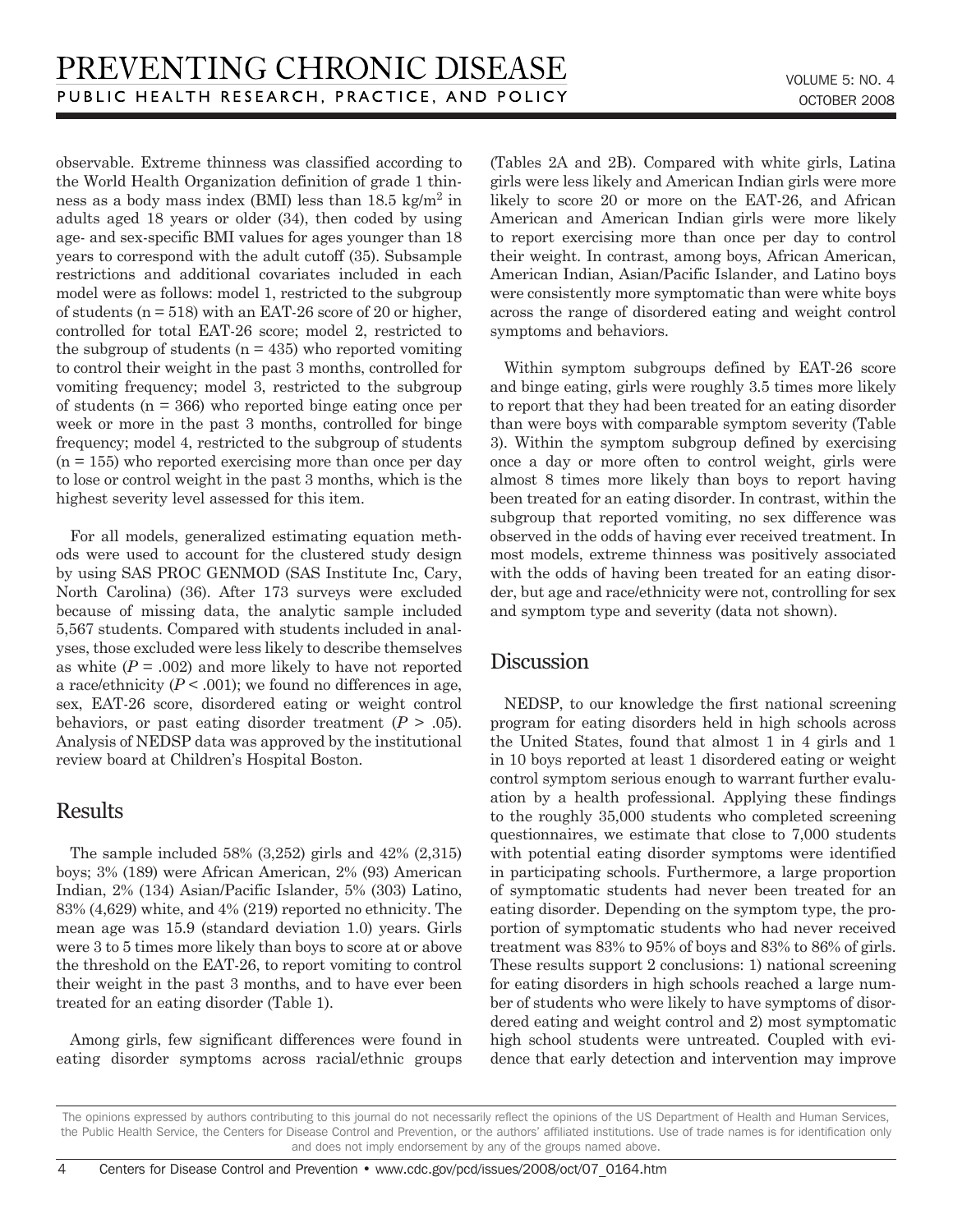treatment outcomes (26,37,38), these findings underscore the suitability of population screening (39) in high schools as a strategy to identify youth in need of clinical evaluation for eating disorders.

Findings relating to racial/ethnic group patterns are also informative. Among girls, we observed few differences in eating disorder symptoms across ethnic groups, a finding consistent with the national YRBSS (15) and Commonwealth Fund survey (21). Our findings differ from those reported in a meta-analysis of 35 studies, which included predominantly female participants aged 9 to 73 years; results of the meta-analysis document higher risk in white than in African American girls and women (22). That said, a second meta-analysis suggests that differences between African American and white girls and women may manifest for some symptom types (drive for thinness) but not for others (bulimia and binge eating) (23). Among boys, in almost every symptom category, whites reported lower rates than did any other ethnic group. These findings are consistent with results of the national YRBSS (15) and Commonwealth Fund survey (21) and the Minnesota Student Survey (16). Our study expands on the literature on adolescent boys by providing racial/ethnic group comparisons of eating disorder treatment history and of symptom severity with a validated eating disorder screening tool. NEDSP results indicate that school-based screening for eating disorders is appropriate and needed, both in schools that are racially/ethnically diverse and in those that are not diverse. In fact, these findings suggest that distributing screening resources differentially by sex or race/ethnicity would be inappropriate and possibly unethical; boys and girls of all races/ethnicities should be targeted.

Girls who participated in NEDSP were more than 4 times more likely than boys to have been treated for an eating disorder. Boys have a lower prevalence of disordered eating and weight control symptoms than do girls, and this difference may partly account for our finding. However, results of subgroup analyses of girls and boys with similar symptoms, controlling for symptom severity, age, race/ ethnicity, and extreme thinness, suggest that differences in prevalence alone may not explain sex disparities in treatment history. As shown in Table 3, symptomatic boys were far less likely than girls to have accessed treatment. Our findings may overestimate the sex disparity in treatment history, possibly because of residual confounding as a result of incomplete control for sex differences in symptom severity. Alternatively, symptomatic boys may be overlooked by clinicians, school personnel, parents, and others because the prevalence of eating disorders in boys is commonly underestimated (40).

#### Limitations

This study has several limitations. The sampling methods used to select screening forms for inclusion in the analysis allow our results to be generalizable to the larger pool of more than 35,000 screening forms received at NEDSP headquarters. However, students who participated in the screening program may not be representative of high school students as a whole in the United States. Schools that enrolled in the program and returned screening forms to NEDSP headquarters may have had greater resources, or their staff may have been more concerned about eating disorders than the staff of other schools. Despite these limits in generalizability, our estimate of the prevalence of eating disorder symptoms is comparable to that of a similarly designed screening study conducted with adolescent girls and young women aged 12 to 21 years who received routine care from a US military health care facility. In that sample, 21% of girls scored 20 or more on the EAT-26 or reported disordered eating or weight control behaviors (41); in NEDSP, 24.8% of girls met these criteria.

When controlling for symptom type and severity, we did not find race/ethnicity to be associated with the odds of ever having been treated for an eating disorder; however, because subgroup sizes were small, we may not have had sufficient power to detect disparities in treatment history. Prior research suggests that stereotypes may cause eating disorder symptoms to be underrecognized in African American and Latina girls (42). Furthermore, in a national eating disorder screening study carried out on college campuses in the United States, among those with eating disorder symptoms, nonwhite participants were less likely than white participants with comparable symptom severity to be asked about their symptoms by doctors and mental health professionals and less likely to receive a recommendation for further clinical evaluation (29).

The frequency and severity thresholds for each of the disordered eating and weight control symptoms were chosen to be clinically meaningful as a screening tool and were not designed to be diagnostic thresholds. Some students may have been incorrectly identified by the screening tool as having an eating disorder, and some

The opinions expressed by authors contributing to this journal do not necessarily reflect the opinions of the US Department of Health and Human Services, the Public Health Service, the Centers for Disease Control and Prevention, or the authors' affiliated institutions. Use of trade names is for identification only and does not imply endorsement by any of the groups named above.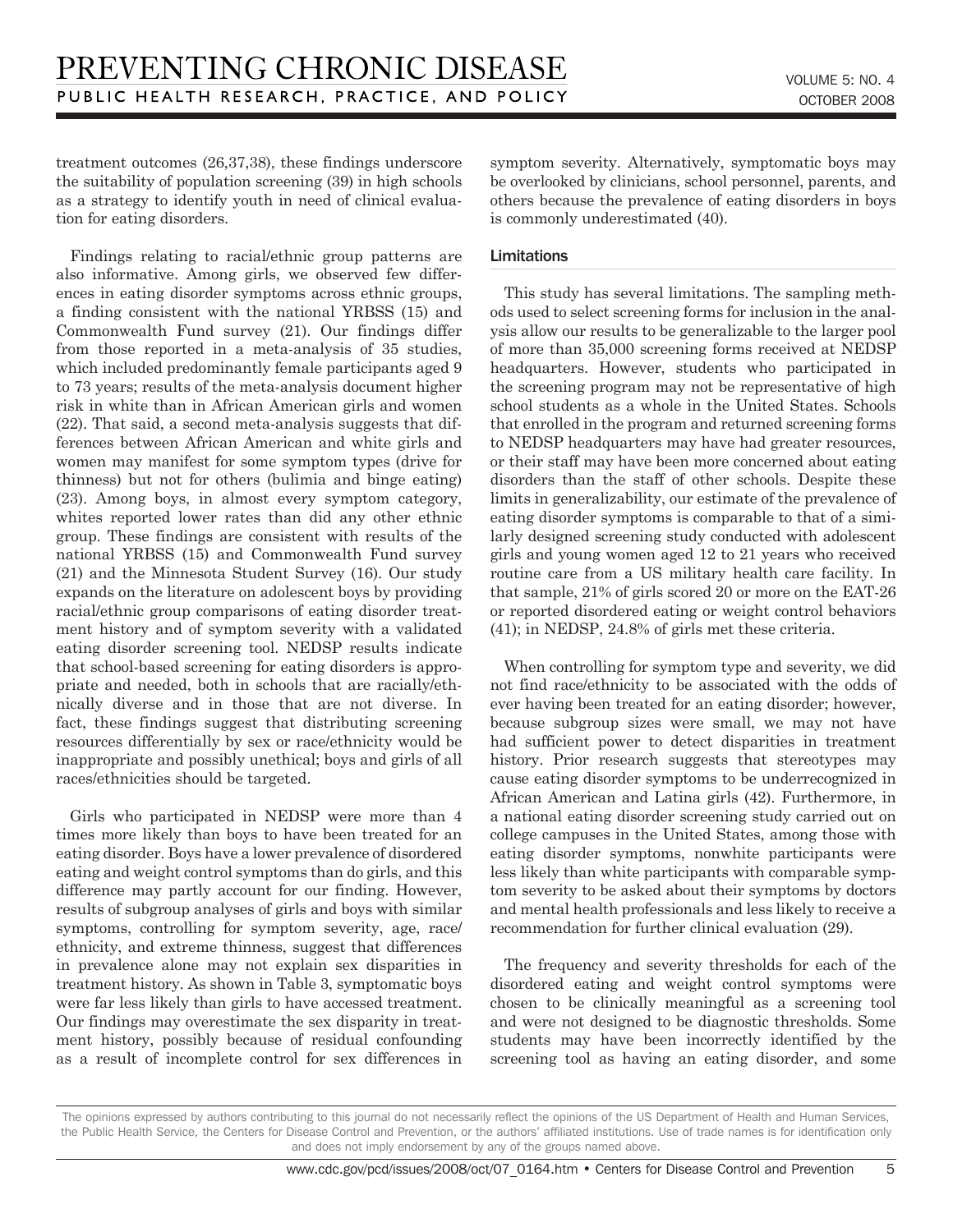may not have needed treatment. Despite the limitations of the thresholds selected for NEDSP, evidence suggests these cutoffs are meaningful. With a cutoff of 20 or higher, the sensitivity and specificity of EAT-26 are moderately high to high for detecting eating disorder cases that meet *Diagnostic and Statistical Manual of Mental Disorders, Fourth Edition* criteria, and when used as a dimensional measure, EAT-26 score is positively associated with severity of symptoms in women with subsyndromal eating disorders (43). In addition, a study in a nonpsychiatric sample of adults recommends a threshold of 11 on the EAT-26 to detect subsyndromal and EDNOS (eating disorder not otherwise specified) cases (44). In other work with the NEDSP sample, students who reported the disordered eating or weight control behaviors scored on average in the subthreshold (a score of 10 to 19) to threshold (a score of 20) range on the EAT-26; mean EAT-26 scores increased fairly linearly with increasing behavioral frequency for vomiting and binge eating (J. Haines, written communication). In addition, in female NEDSP participants, vomiting for weight control in the previous 3 months, even when infrequent, was associated with disruption of regular menstrual cycles (45).

Our analyses were based on self-report data, which are subject to bias resulting from cognitive and situational factors (46). Nevertheless, a validation study that used self-report to assess vomiting and laxative use for weight control in adolescent girls found high sensitivity (0.93) and specificity (0.86), although comparable estimates for a measure of binge eating were lower (sensitivity 0.53, specificity 0.78) (47).

#### **Conclusions**

In June 2007, the US Senate directed the Centers for Disease Control and Prevention to intensify efforts to investigate the problem of eating disorders and their health implications for the US population (48). On the basis of results from the NEDSP screening initiative, we have identified a need for population screening and public health intervention in US high schools, since only a small fraction of students who self-identified as engaging in disordered eating and weight control behaviors had ever received treatment. For many of these adolescents, beginning treatment during high school or earlier would improve treatment effectiveness and mitigate acute and chronic complications of disordered eating and weight control behaviors, such as impaired growth and digestive functioning, osteoporosis, and obesity (4,26,37,38). NEDSP is a useful addition to the screening tools available to public health and school health practitioners to address this critical public health problem.

## Acknowledgments

NEDS was funded by the McKnight Foundation. Dr Austin and Dr Forman were supported by the Leadership Education in Adolescent Health Project grant T71 MC 00009-16 from the Maternal and Child Health Bureau, Health Resources and Services Administration, Department of Health and Human Services. We acknowledge Jillian Barber, Nancy Conlon, James DiCanzio, Cheryl D'Souza, S. Jean Emans, Linda Garcia, Barbara Kopans, Joelle Riezes, David Wypij, Anne Zachary, the Massachusetts Eating Disorder Association, and the NEDSP advisory board for their contributions. We also thank the thousands of students, faculty, and staff from high schools across the country who made the screening program possible.

## Author Information

Corresponding Author: S. Bryn Austin, ScD, Division of Adolescent Medicine, Children's Hospital, 300 Longwood Ave, Boston, MA 02115. Telephone: 617-355-8194. Email: bryn.austin@childrens.harvard.edu. Dr Austin is also affiliated with the Department of Society, Human Development, and Health, Harvard School of Public Health, Boston, Massachusetts.

Author Affiliations: Najat J. Ziyadeh, Sara Forman, Lisa A. Prokop, Division of Adolescent Medicine, Children's Hospital, Boston, Massachusetts; Anne Keliher, Douglas Jacobs, National Eating Disorders Screening Program, Screening for Mental Health, Wellesley, Massachusetts.

### References

- 1. Crow S. Medical complications of eating disorders. In: Wonderlich S, Mitchell J, de Zwaan M, Steiger H, editors. Eating disorders review, part 1. Abingdon (UK): Radcliffe Publishing Ltd; 2005. p. 127-36.
- 2. Klein DA, Walsh BT. Eating disorders. Int Rev Psychiatr 2003;15(3):205-16.
- 3. Mehler PS, Krantz M. Anorexia nervosa medical

The opinions expressed by authors contributing to this journal do not necessarily reflect the opinions of the US Department of Health and Human Services, the Public Health Service, the Centers for Disease Control and Prevention, or the authors' affiliated institutions. Use of trade names is for identification only and does not imply endorsement by any of the groups named above.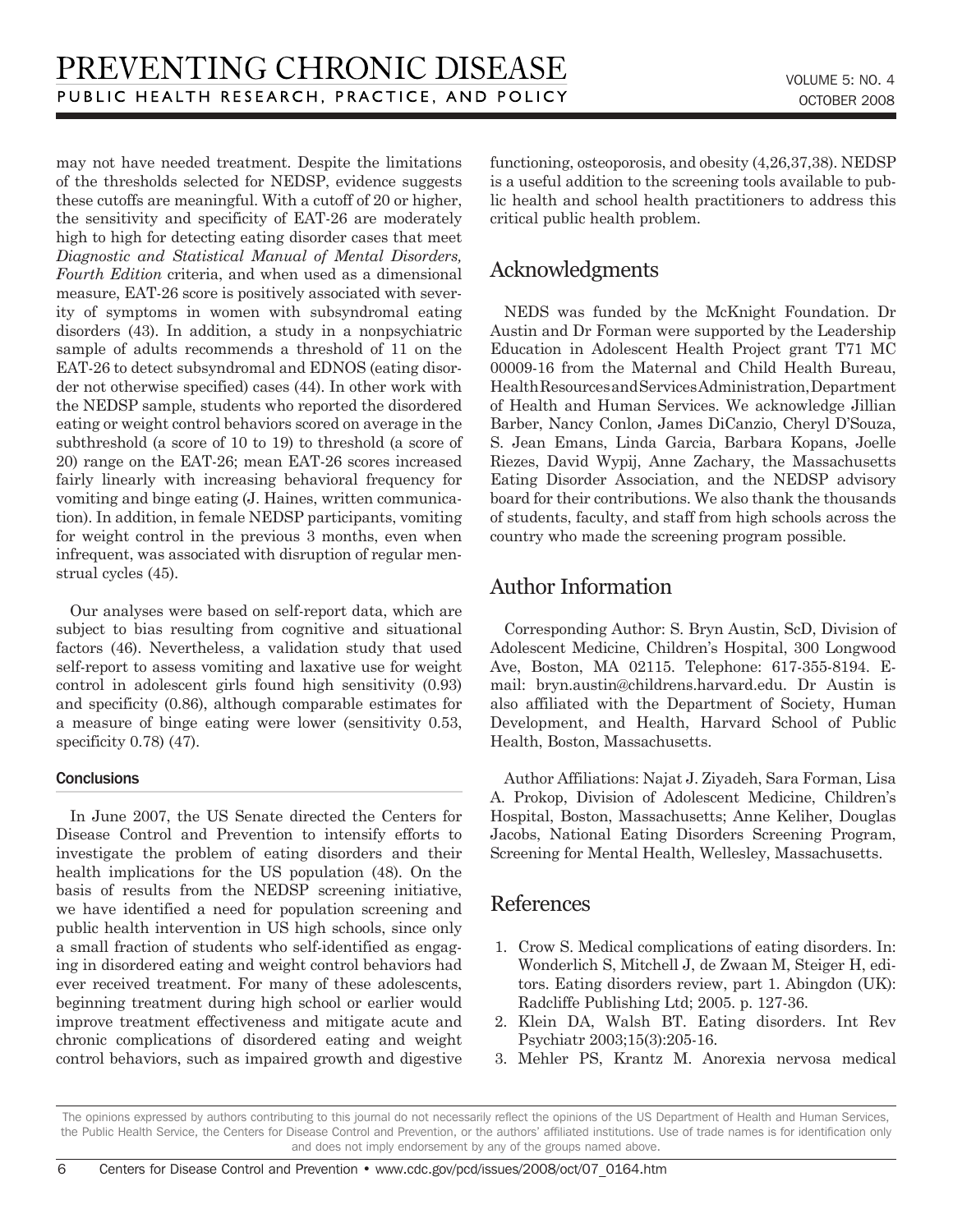issues. J Womens Health (Larchmt) 2003;12(4):331- 40.

- 4. Hudson JI, Hiripi E, Pope HG Jr, Kessler RC. The prevalence and correlates of eating disorders in the National Comorbidity Survey Replication. Biol Psychiatry 2007;61(3):348-58.
- 5. Franko DL, Keel PK. Suicidality in eating disorders: occurrence, correlates, and clinical implications. Clin Psychol Rev 2006;26(6):769-82.
- 6. Pompili M, Girardi P, Tatarelli G, Ruberto A, Tatarelli R. Suicide and attempted suicide in eating disorders, obesity and weight-image concern. Eat Behav 2006;7(4):384-94.
- 7. Diagnostic and statistical manual of psychiatric disorders. 4th edition. Washington (DC): American Psychiatric Association; 1994.
- 8. Herzog W, Deter HC, Fiehn W, Petzold E. Medical findings and predictors of long-term physical outcome in anorexia nervosa: a prospective, 12-year follow-up study. Psychol Med 1997;27(2):269-79.
- 9. Mitchell JE. Medical complications of bulimia nervosa. In: Brownell KD, Fairburn CG, editors. Eating disorders and obesity: a comprehensive handbook. New York (NY): Guilford Press; 1995. p. 271-5.
- 10. Haines J, Neumark-Sztainer D. Prevention of obesity and eating disorders: a consideration of shared risk factors. Health Educ Res 2006;21(6):770-82.
- 11. Marcus MD, Kalarchian MA. Binge eating in children and adolescents. Int J Eat Disord 2003;34(Suppl):S47- 57.
- 12. Yanovski SZ. Binge eating disorder and obesity in 2003: could treating an eating disorder have a positive effect on the obesity epidemic? Int J Eat Disord 2003;34(Suppl):S117-20.
- 13. Walcott DD, Pratt HD, Patel DR. Adolescents and eating disorders: gender, racial, ethnic, sociocultural, and socioeconomic issues. J Adolesc Res 2003;18:223-43.
- 14. Favaro A, Ferrara S, Santonastaso P. The spectrum of eating disorders in young women: a prevalence study in a general population sample. Psychosom Med 2003;65(4):701-8.
- 15. Youth Risk Behavior Surveillance System, 2005. Atlanta (GA): Centers for Disease Control and Prevention.
- 16. Croll J, Neumark-Sztainer D, Story M, Ireland M. Prevalence and risk and protective factors related to disordered eating behaviors among adolescents: relationship to gender and ethnicity. J Adolesc Health 2002;31(2):166-75.
- 17. Neumark-Sztainer D, Croll J, Story M, Hannan PJ, French SA, Perry C. Ethnic/racial differences in weight-related concerns and behaviors among adolescent girls and boys: findings from Project EAT. J Psychosom Res 2002;53(5):963-74.
- 18. Robinson TN, Killen JD, Litt IF, Hammer LD, Wilson DM, Haydel KF, et al. Ethnicity and body dissatisfaction: are Hispanic and Asian girls at increased risk for eating disorders? J Adolesc Health 1996;19(6):384-93.
- 19. Striegel-Moore RH, Schreiber GB, Lo A, Crawford P, Obarzanek E, Rodin J. Eating disorder symptoms in a cohort of 11- to 16-year-old black and white girls: the NHLBI Growth and Health Study. Int J Eat Disord 2000;27(1):49-66.
- 20. Thompson SH, Rafiroiu AC, Sargent RG. Examining gender, racial, and age differences in weight concern among third, fifth, eighth, and eleventh graders. Eat Behav 2003;3(4):307-24.
- 21. Neumark-Sztainer D, Hannan PJ. Weight-related behaviors among adolescent girls and boys: results from a national survey. Arch Pediatr Adolesc Med 2000;154(6):569-77.
- 22. Wildes JE, Emery RE, Simons AD. The roles of ethnicity and culture in the development of eating disturbance and body dissatisfaction: a meta-analytic review. Clin Psychol Rev 2001;21(4):521-51.
- 23. O'Neill SK. African American women and eating disturbances: a meta-analysis. J Black Psychol 2003;29:3- 16.
- 24. Field AE, Colditz GA, Peterson KE. Racial/ethnic and gender differences in concern with weight and in bulimic behaviors among adolescents. Obes Res 1997;5(5):447-54.
- 25. Greenfield SF, Shore MF. Prevention of psychiatric disorders. Harv Rev Psychiatry 1995;3(3):115-29.
- 26. Steinhausen HC. The outcome of anorexia nervosa in the 20th century. Am J Psychiatry 2002;159(8):1284- 93.
- 27. Reas DL, Williamson DA, Martin CK, Zucker NL. Duration of illness predicts outcome for bulimia nervosa: a long-term follow-up study. Int J Eat Disord 2000;27(4):428-34.
- 28. Bardick AD, Berries KB, McCulloch ARM, Witko KD, Spriddle JW, Roest AR. Eating disorder intervention, prevention, and treatment recommendations for school counselors. Professional School Counseling 2004;8(2):168-75.
- 29. Becker AE, Franko DL, Speck A, Herzog DB. Ethnicity and differential access to care for eating disorder

 $\overline{7}$ 

The opinions expressed by authors contributing to this journal do not necessarily reflect the opinions of the US Department of Health and Human Services, the Public Health Service, the Centers for Disease Control and Prevention, or the authors' affiliated institutions. Use of trade names is for identification only and does not imply endorsement by any of the groups named above.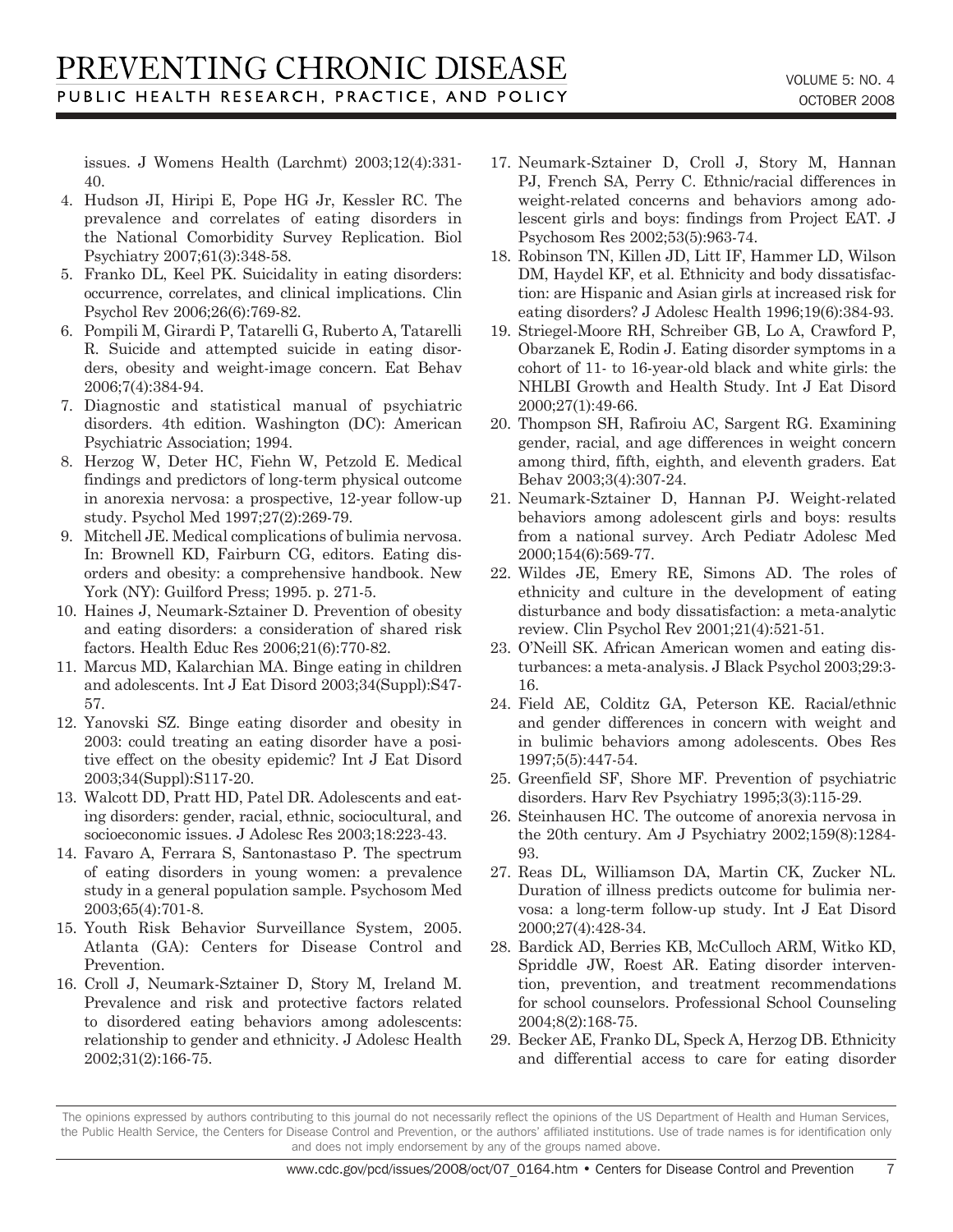symptoms. Int J Eat Disord 2003;33(2):205-12.

- 30. D'Souza CM, Forman SF, Austin SB. Follow-up evaluation of a high school eating disorders screening program: knowledge, awareness and self-referral. J Adolesc Health 2005;36(3):208-13.
- 31. Garner DM, Olmsted MP, Bohr Y, Garfinkel PE. The eating attitudes test: psychometric features and clinical correlates. Psychol Med 1982;12(4):871-8.
- 32. Kann L, Warren CW, Harris WA, Collins JL, Williams BI, Ross JG, et al. Youth Risk Behavior Surveillance — United States, 1995. MMWR Surveill Summ 1996;45(4):1-84.
- 33. Yager J, Devlin MJ, Halmi KA, Herzog DB, Mitchell JE, Powers P, et al. Practice guideline for the treatment of patients with eating disorders. Arlington (VA): American Psychiatric Association; 2006.
- 34. Physical status: the use and interpretation of anthropometry. Geneva (CH): World Health Organization; 1995.
- 35. Cole TJ, Flegal KM, Nicholls D, Jackson AA. Body mass index cut offs to define thinness in children and adolescents: international survey. BMJ 2007;335(7612):194.
- 36. Liang K-Y, Zeger SL. Longitudinal data analysis using generalized linear models. Biometrika 1986;73:13-22.
- 37. Commerford MC, Licinio J, Halmi KA. Guidelines for discharging eating disorder inpatients. Eat Disord 1997;5(1):69-74.
- 38. Steinhausen HC, Rauss-Mason C, Seidel R. Follow-up studies of anorexia nervosa: a review of 4 decades of outcome research. Psychol Med 1991;21(2):447-51.
- 39. Morrison AS. Screening. In: Rothman KJ, Greenland S, editors. Modern epidemiology. 2nd ed. Philadelphia (PA): Lippincott, Williams, and Wilkins; 1998. p. 499- 528.
- 40. Muise AM, Stein DG, Arbess G. Eating disorders in adolescent boys: a review of the adolescent and young adult literature. J Adolesc Health 2003;33(6):427-35.
- 41. Waasdorp CE, Caboot JB, Robinson CA, Abraham AA, Adelman WP. Screening military dependent adolescent females for disordered eating. Mil Med 2007;172(9):962-7.
- 42. Gordon KH, Perez M, Joiner TE Jr. The impact of racial stereotypes on eating disorder recognition. Int J Eat Disord 2002;32(2):219-24.
- 43. Mintz LB, O'Halloran MS. The Eating Attitudes Test: validation with DSM-IV eating disorder criteria. J Pers Assess 2000;74(3):489-503.
- 44. Orbitello B, Ciano R, Corsaro M, Rocco PL, Taboga C, Tonutti L, et al. The EAT-26 as screening instrument

for clinical nutrition unit attenders. Int J Obes (Lond) 2006;30(6):977-81.

- 45. Austin SB, Ziyadeh NJ, Vohra S, Forman S, Gordon CM, Prokop LA, et al. Irregular menses linked to vomiting in a nonclinical sample: findings from the National Eating Disorders Screening Program in High Schools. J Adolesc Health 2008;42(5):450-8.
- 46. Brener ND, Billy JO, Grady WR. Assessment of factors affecting the validity of self-reported health-risk behavior among adolescents: evidence from the scientific literature. J Adolesc Health 2003;33(6):436-57.
- 47. Field AE, Taylor CB, Celio A, Colditz GA. Comparison of self-report to interview assessment of bulimic behaviors among preadolescent and adolescent girls and boys. Int J Eat Disord 2004;35(1):86-92.
- 48. Report of the Committee on Appropriations, US Senate, on S. 1710. Presented on June 27, 2007. Washington (DC): U.S. Senate Committee on Appropriations; 2007.

The opinions expressed by authors contributing to this journal do not necessarily reflect the opinions of the US Department of Health and Human Services, the Public Health Service, the Centers for Disease Control and Prevention, or the authors' affiliated institutions. Use of trade names is for identification only and does not imply endorsement by any of the groups named above.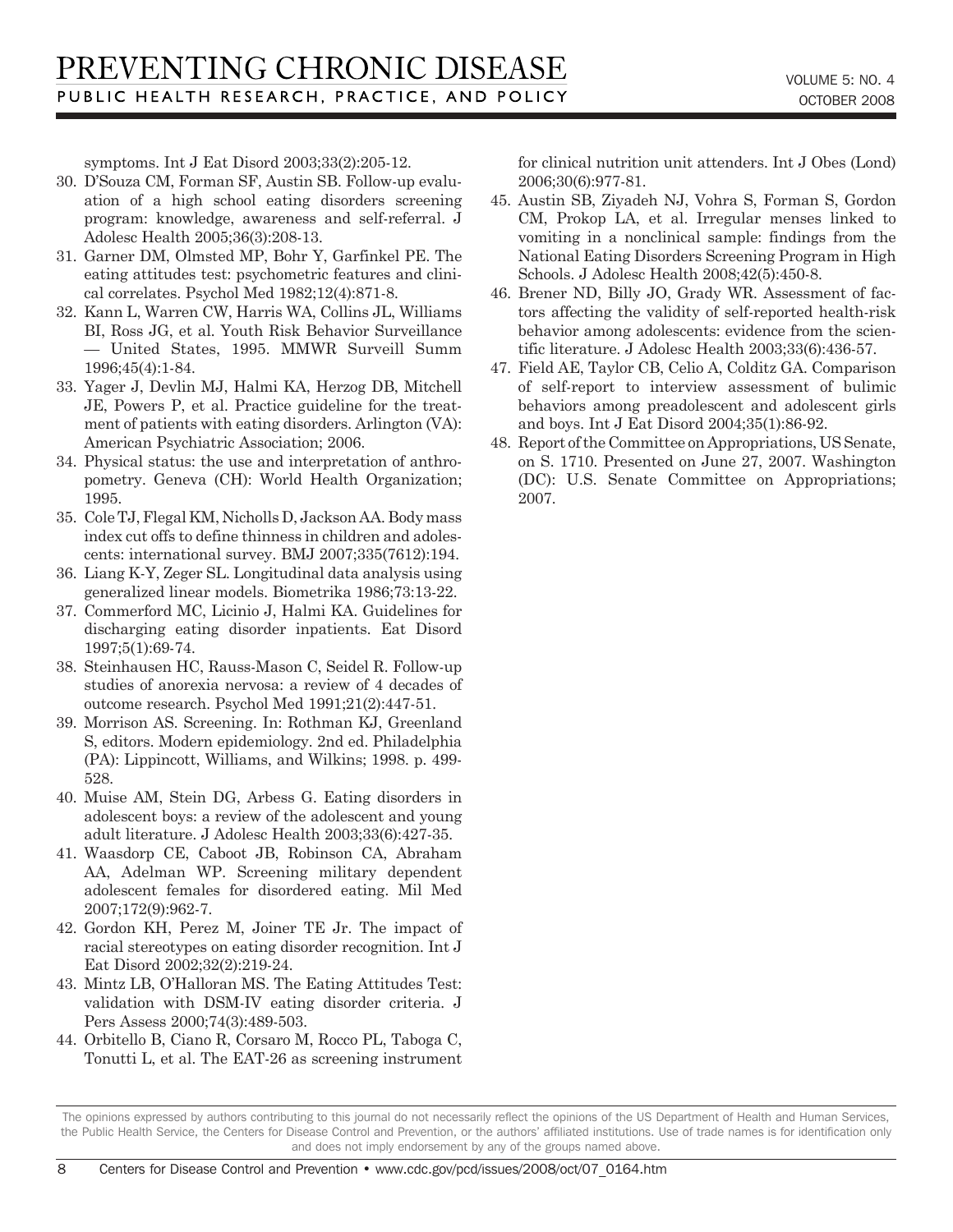## Tables

Table 1. Eating Disorder Symptoms Among High School Students (N = 5,567) Participating in the National Eating Disorders Screening Program, 2000

|                                                                    | Mean (SD) or $%$ <sup>a</sup> |                      |                          |
|--------------------------------------------------------------------|-------------------------------|----------------------|--------------------------|
| Variable                                                           | Girls ( $n = 3,252$ )         | Boys ( $n = 2,315$ ) | OR (95% CI) <sup>b</sup> |
| Weighted mean EAT-26 score (SD) <sup>c</sup>                       | 9.5(9.4)                      | 4.4(7.0)             | <b>NA</b>                |
| EAT-26 score $\geq$ 20, %                                          | 14.5                          | 3.6                  | $4.7(3.3-6.6)$           |
| Vomiting to control weight in past 3 months, %                     | 12.2                          | 3.9                  | $3.5(2.1-5.9)$           |
| Binge eating $\geq 1$ time/week in past 3 months, %                | 7.7                           | 7.2                  | $1.1(0.8-1.6)$           |
| Exercising to control weight $>1$ time/day in past 3 months, %     | 3.4                           | 2.8                  | $1.3(0.8-2.1)$           |
| Any symptom of disordered eating or weight control, % <sup>d</sup> | 24.8                          | 11.1                 | $2.7(2.1-3.4)$           |
| Ever been treated for an eating disorder, %                        | 4.0                           | 1,3                  | $3.3(1.8-6.0)$           |

Abbreviations: SD, standard deviation; OR, odds ratio; CI, confidence interval; EAT-26, Eating Attitudes Test; NA, not applicable.

a All means and percentages are weighted.

b Multivariate models estimate odds of eating disorder symptoms associated with female sex, controlling for age and race/ethnicity.

<sup>c</sup> β coefficient (SE) = 5.2 (0.3). *P* < .001. Multivariate models estimate EAT-26 score associated with female sex, controlling for age and race/ethnicity. <sup>d</sup> Defined as report of ≥1 of the following symptoms: EAT-26 score ≥20, vomiting to control weight in past 3 months, binge eating ≥1 time/week in past 3

months, exercise to control weight >1 time/day in past 3 months.

#### Table 2A. Eating Disorder Symptoms by Racial/Ethnic Group in High School Students (N = 5,567) Participating in the National Eating Disorders Screening Program, 2000

|                                     |             | EAT-26 Score <sup>a</sup>     |      | EAT-26 Score $\geq$ 20 <sup>a</sup> | Vomiting <sup>a,b</sup> |                             |  |  |
|-------------------------------------|-------------|-------------------------------|------|-------------------------------------|-------------------------|-----------------------------|--|--|
| <b>Race/Ethnicity</b>               | <b>Mean</b> | $\beta$ (95% CI)              | %    | OR (95% CI)                         | %                       | OR (95% CI)                 |  |  |
| Girls ( $n = 3,252$ )               |             |                               |      |                                     |                         |                             |  |  |
| African American ( $n = 115$ )      | 8.9         | $-0.7$ ( $-3.9$ to 2.5)       | 7.9  | $0.5$ (0.2 to 1.2)                  | 8.7                     | $0.7$ (0.3 to 1.5)          |  |  |
| American Indian ( $n = 49$ )        | 12.5        | $3.0$ ( $-1.9$ to $7.8$ )     | 25.7 | $2.0$ (1.2 to 3.2)                  | 17.8                    | $1.5$ (0.7 to 3.3)          |  |  |
| Asian/Pacific Islander ( $n = 77$ ) | 10.0        | $0.5$ ( $-3.2$ to 4.2)        | 13.8 | $0.9$ (0.4 to 1.9)                  | 16.1                    | $1.4$ (0.6 to 3.0)          |  |  |
| Latina ( $n = 162$ )                | 7.9         | $-1.7$ (-2.9 to -0.4)         | 9.2  | $0.6(0.4 \text{ to } 0.9)$          | 9.3                     | $0.7$ (0.5 to 1.1)          |  |  |
| White $(n = 2,751)$                 | 9.5         | 1.0                           | 14.7 | 1.0                                 | 12.4                    | 1.0                         |  |  |
| No ethnicity reported $(n = 98)$    | 11.5        | $2.0$ ( $-1.1$ to 5.1)        | 19.2 | 1.4 $(0.8 \text{ to } 2.4)$         | 10.4                    | $0.8$ (0.4 to 1.8)          |  |  |
| Boys ( $n = 2,315$ )                |             |                               |      |                                     |                         |                             |  |  |
| African American ( $n = 74$ )       | 5.7         | $1.7 (-1.0 to 4.4)$           | 4.7  | $1.7$ (0.7 to 4.1)                  | 6.8                     | $2.5$ (0.8 to 7.2)          |  |  |
| American Indian ( $n = 44$ )        | 8.5         | 4.4 $(-1.6 \text{ to } 10.5)$ | 11.8 | 4.6 $(1.6 \text{ to } 13.7)$        | 11.8                    | $4.5(1.6 \text{ to } 13.1)$ |  |  |
| Asian/Pacific Islander ( $n = 57$ ) | 7.8         | $3.8$ (0.1 to 7.4)            | 8.3  | $3.1(1.5 \text{ to } 6.5)$          | 10.9                    | $4.0$ (1.8 to 8.8)          |  |  |
| Latino ( $n = 141$ )                | 4.8         | $0.8$ ( $-0.5$ to 2.1)        | 5.2  | $1.9$ (0.8 to 4.7)                  | 5.4                     | $1.9(0.9 \text{ to } 3.9)$  |  |  |
| White $(n = 1,878)$                 | 4.0         | 1.0                           | 2.8  | 1.0                                 | 2.9                     | 1.0                         |  |  |
| No ethnicity reported ( $n = 121$ ) | 6.1         | $2.1 (-0.9 \text{ to } 5.1)$  | 8.5  | $3.3(1.2 \text{ to } 8.7)$          | 9.1                     | 3.5(1.3 to 9.3)             |  |  |

Abbreviations: EAT-26, Eating Attitudes Test; CI, confidence interval; OR, odds ratio.

a All percentages are weighted. Multivariate models are stratified by sex and control for age and race/ethnicity. Values in boldface are significant at *P* < .05. b Vomiting to control weight in the past 3 months.

The opinions expressed by authors contributing to this journal do not necessarily reflect the opinions of the US Department of Health and Human Services, the Public Health Service, the Centers for Disease Control and Prevention, or the authors' affiliated institutions. Use of trade names is for identification only and does not imply endorsement by any of the groups named above.